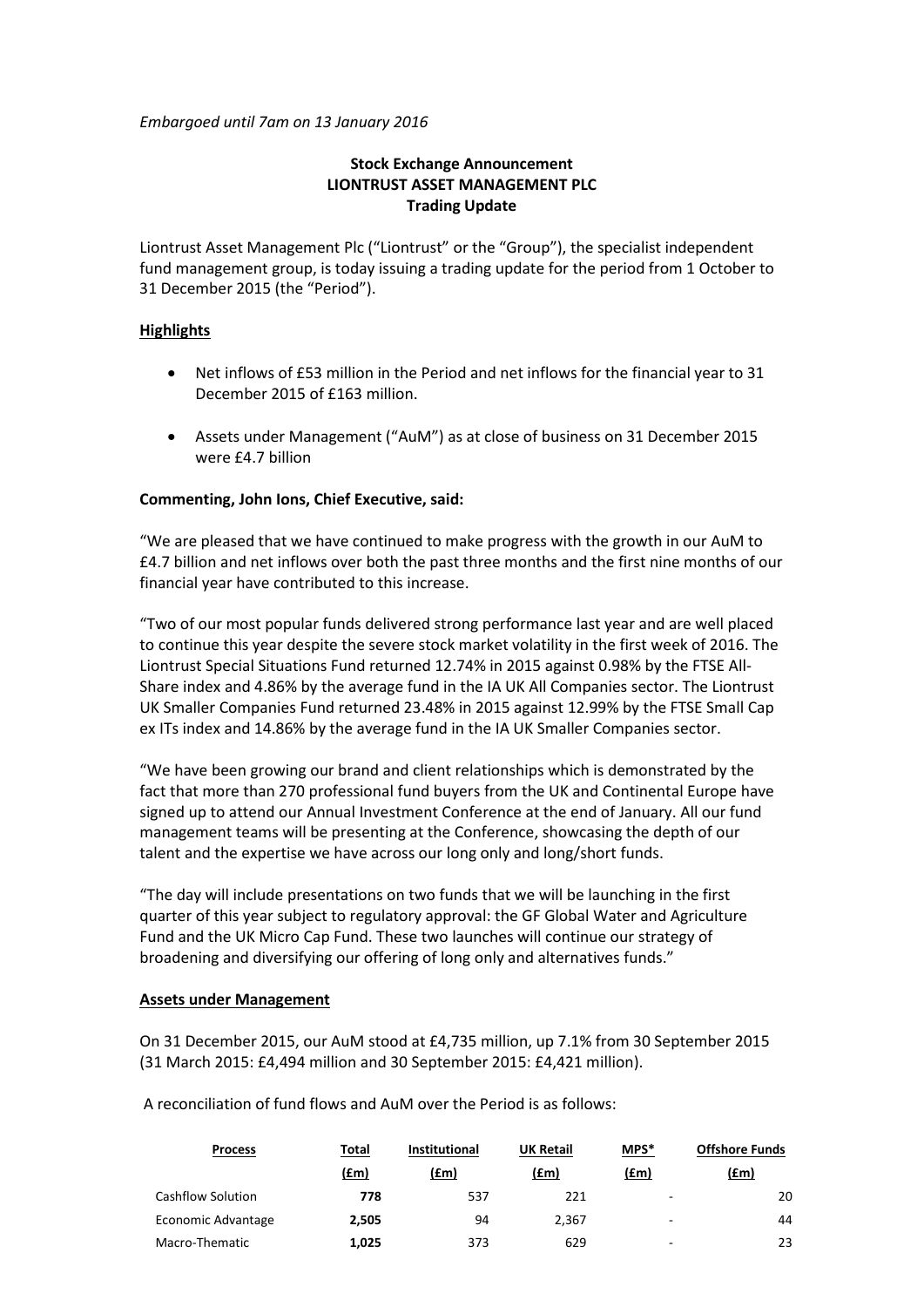| <b>Global Credit</b>            | 32    | -                        | $\overline{\phantom{a}}$ | ٠   | 32  |
|---------------------------------|-------|--------------------------|--------------------------|-----|-----|
| Asia                            | 46    | -                        | 46                       | -   | ۰   |
| <b>Structural Opportunities</b> | 15    | -                        | ۰                        | ٠   | 15  |
| Multi-Asset                     | 286   | 105                      | ۰                        | 181 | ٠   |
| Indexed                         | 48    | $\overline{\phantom{a}}$ | 48                       | -   | ۰   |
| Total                           | 4,735 | 1,109                    | 3,311                    | 181 | 134 |

\* Managed Portfolio Services are where we act as discretionary fund manager to a range of model portfolios which are marketed to advisory intermediates in the UK.

## **Funds Flows**

Liontrust recorded net inflows of £53 million in the Period (1 October to 31 December 2014: £424 million, which included £315 million of Institutional net inflows from a single client). Net inflows for the financial year to 31 December 2015 were £163 million (1 April to 31 December 2014: £708 million, which included £315 million of Institutional net inflows from a single client).

A reconciliation of fund flows and AuM over the Period is as follows:-

|                                   | Total<br>£m | <b>Institutional</b><br>£m | <b>UK Retail</b><br>£m | MPS*<br>£m | <b>Offshore</b><br><b>Funds</b><br>$\mathbf{f}$ m |
|-----------------------------------|-------------|----------------------------|------------------------|------------|---------------------------------------------------|
| Opening AuM - 1 October 2015      | 4,421       | 1,075                      | 3,063                  | 164        | 119                                               |
| Net flows                         | 53          | (22)                       | 50                     | 12         | 13                                                |
| Market and Investment performance | 261         | 56                         | 198                    | 5          | $\overline{2}$                                    |
| Closing AuM - 31 December 2015    | 4,735       | 1,109                      | 3,311                  | 181        | 134                                               |

\* Managed Portfolio Services are where we act as discretionary fund manager to a range of model portfolios which are marketed to advisory intermediates in the UK.

### **Fund Performance (Quartile ranking)**

Six out of our eight actively managed unit trust funds are in the first quartile of their respective Investment Association sectors since launch or since the fund managers were appointed to 31 December 2015.

|                                     | <b>Quartile</b><br>ranking $-1$<br>year | <b>Quartile</b><br>ranking<br>- 3 year | <b>Quartile</b><br>ranking -<br>5 year | <b>Quartile</b><br>ranking $-$<br><b>Since</b><br><b>Manager</b><br>tenure | Launch / Manager<br>appointed |
|-------------------------------------|-----------------------------------------|----------------------------------------|----------------------------------------|----------------------------------------------------------------------------|-------------------------------|
| Liontrust UK Growth Fund            | 2                                       | 3                                      | 2                                      | 1                                                                          | 25/03/2009                    |
| Liontrust Special Situations Fund   | 1                                       | 2                                      | 1                                      | 1                                                                          | 10/11/2005                    |
| Liontrust UK Smaller Companies Fund |                                         | 2                                      | 1                                      | 1                                                                          | 08/01/1998                    |
| Liontrust European Growth Fund      | 3                                       | 4                                      | 4                                      | 1                                                                          | 15/11/2006                    |
| Liontrust Global Income Fund        | 4                                       | $\overline{\phantom{a}}$               |                                        | 4                                                                          | 03/07/2013                    |
| Liontrust Asia Income Fund          | 3                                       | $\mathcal{P}$                          | ۰                                      | 2                                                                          | 05/03/2012                    |
| Liontrust Macro Equity Income Fund  | 3                                       | 2                                      | 3                                      | 1                                                                          | 31/10/2003                    |
| Liontrust Macro UK Growth Fund      | $\mathfrak z$                           | $\mathfrak z$                          | 3                                      |                                                                            | 01/08/2002                    |

Source: Financial Express, total return, bid to bid, to 31 December 2015 unless otherwise stated. The above funds are all UK authorised unit trusts (retail share class). Liontrust FTSE 100 Tracker Fund (index fund) not included. Past performance is not a